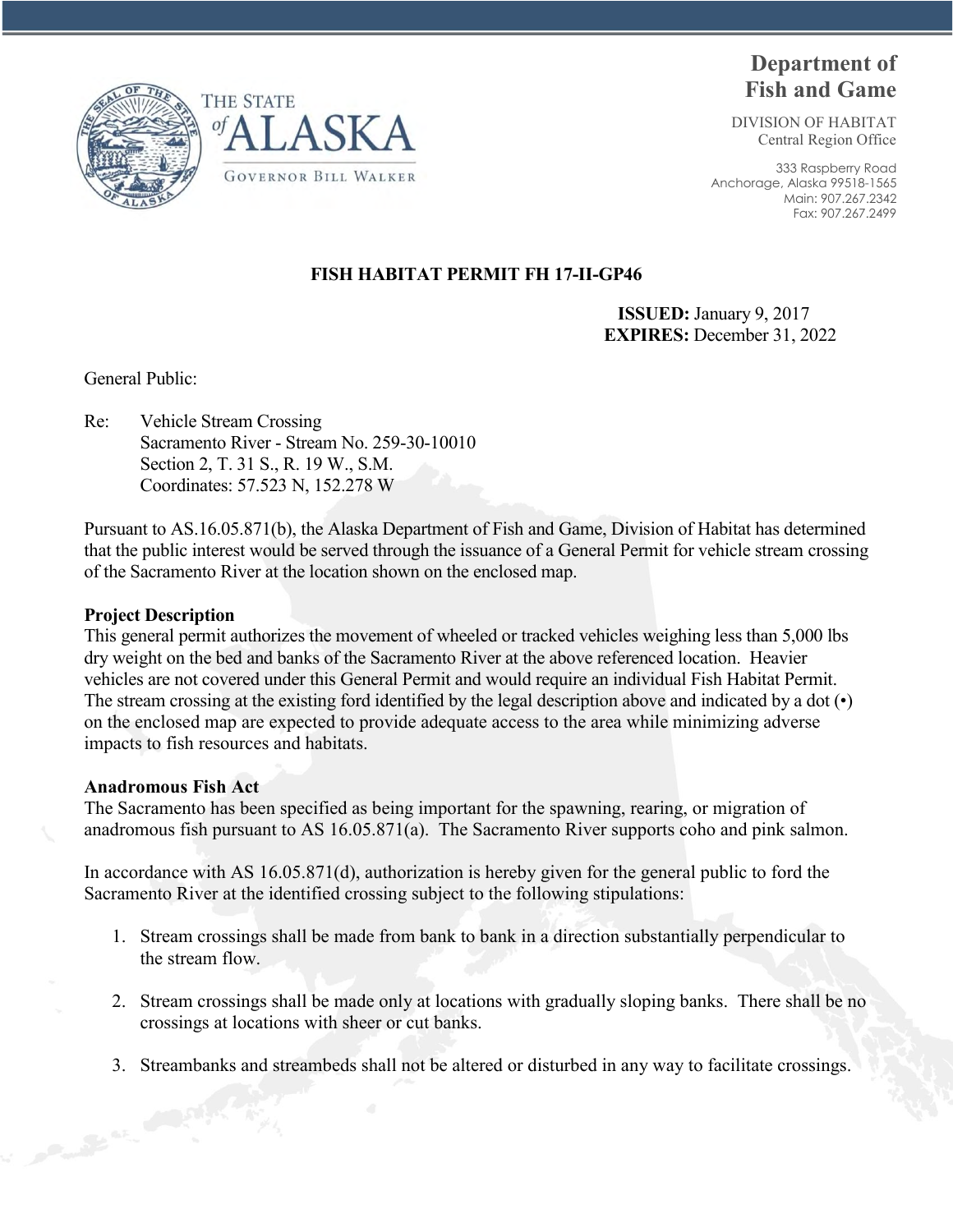- 4. Vehicles shall not be parked in open water. Parking below ordinary high water is authorized only on frozen surfaces or exposed gravel bars.
- 5. Vehicles shall not be refueled or serviced below ordinary high water. Vehicles leaking oil or other hazardous substances are prohibited from crossing the creek.
- 6. This permit must be retained onsite during stream crossings activities.

The vehicle owner and the operator, or the legal guardian of minor dependents, is responsible for the actions of persons who participate in the approved activity. For any activity that significantly deviates from this approval, the responsible party shall notify the Division of Habitat and obtain written approval in the form of an individual permit before beginning the activity. Any action taken that increases the scope of the activity or that negates, alters, or minimizes the intent or effectiveness of any stipulation contained in this general permit will be deemed a significant deviation from the approved activity. The final determination as to the significance of any deviation and the need for an individual permit is the responsibility of the Division of Habitat. Therefore, it is recommended that the Division of Habitat be consulted immediately when a deviation from the approved activity is being considered.

This letter constitutes a General Permit issued under the authority of AS 16.05.871. Please be advised that this determination applies only to activities regulated by the Division of Habitat; other agencies also may have jurisdiction under their respective authorities. This determination does not relieve you of your responsibility to secure other permits; state, federal, or local. You are still required to comply with all other applicable laws.

In addition to the penalties provided by law, this General Permit may be terminated or revoked for failure to comply with its provisions or failure to comply with applicable statutes and regulations. The department reserves the right to require mitigation measures to correct disruption to fish and game created by the project and which was a direct result of the failure to comply with this permit or any applicable law.

The recipient of this General Permit shall indemnify, save harmless, and defend the department, its agents, and its employees from any and all claims, actions, or liabilities for injuries or damages sustained by any person or property arising directly or indirectly from permitted activities or your performance under this General Permit. However, this provision has no effect if, and only if, the sole proximate cause of the injury is the department's negligence.

This permit decision may be appealed in accordance with the provisions of AS 44.62.330-630.

Any questions or concerns about this permit may be directed to Habitat Biologist Will Frost at 267-2813 or emailed to william.frost $(a)$ alaska.gov.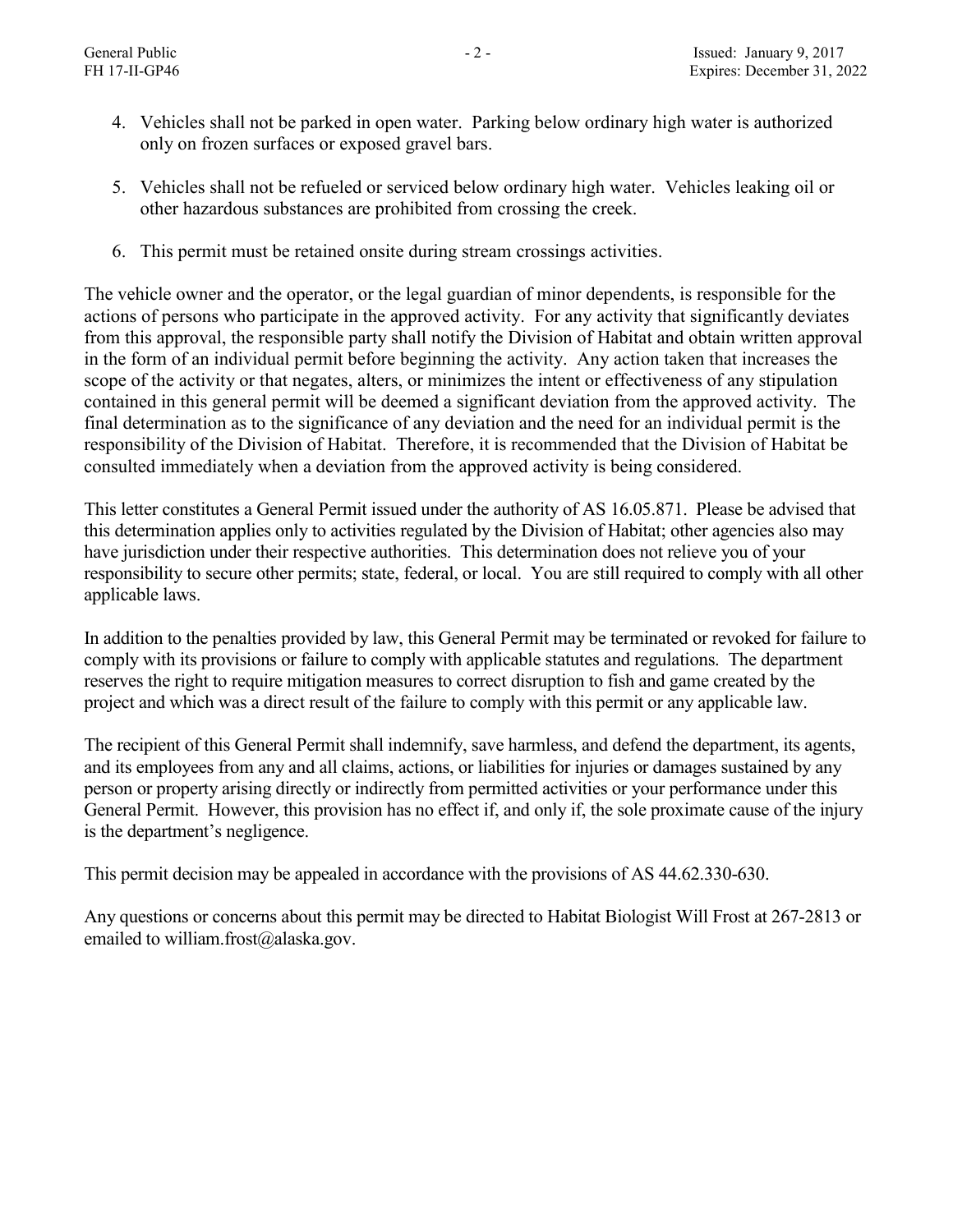Sincerely,

Sam Cotten, Commissioner

Mjormer

- By: Megan Marie Acting Regional Supervisor Central Region Office
- Enc: Stream Crossing Map
- cc: AWT, Kodiak
- ecc: N. Svoboda, ADF&G FRP Coordinator, ADF&G T. Polum, ADF&G A. Ott, ADF&G S. Schrof, ADF&G J. Rypkema, ADEC C. Larson, ADNR D. Dvorak, KIB USACE, Regulatory Branch